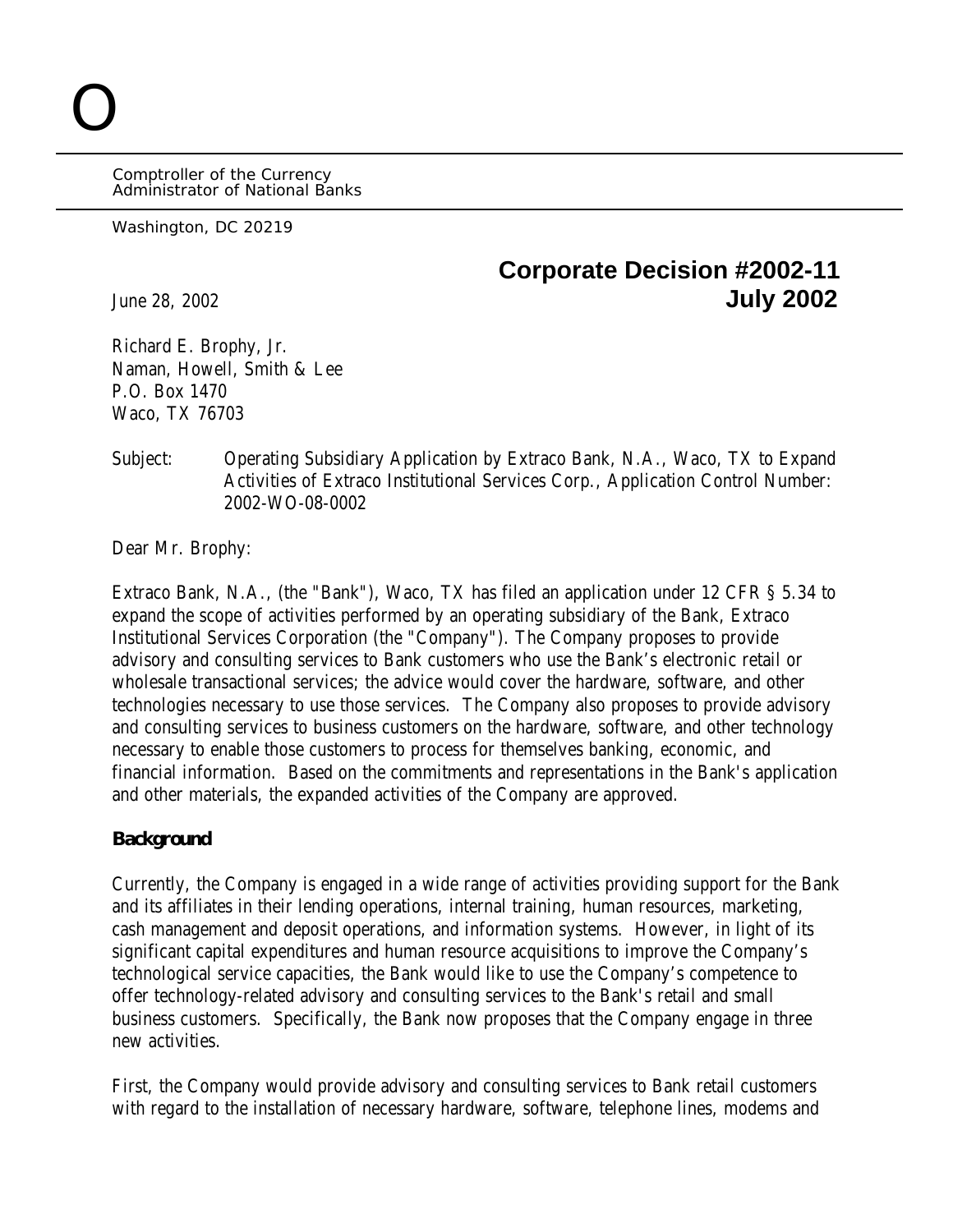other devices in order to operate the Bank's Internet-based home banking product. The Bank has found that many of its customers, particularly elderly customers, wish to use the Bank's electronic home banking product, but lack the expertise and knowledge to install the necessary hardware and software needed to make the Bank's home banking product operational.<sup>1</sup> Accordingly, the Bank believes that to more successfully market its home banking service, it needs to provide customers with advice and consultation on the technology (including installation and maintenance) needed to operate that Internet home banking service.

Second, the Company would provide advice and consultation to the Bank's wholesale and business customers with regard to the hardware, software, telephone lines, and other devices necessary to use the Bank's Internet-based cash management and ACH services. The Bank states that in order to provide the electronic cash management and ACH services to business customers, it has found that many customers require advice and consultation with regard to the technology needed to maintain and operate those services. In order for the Bank's customers to install and integrate with the banking products, the Bank has periodically been asked to assist its customers with their information technology needs. The Bank has concluded that if it is unable to provide such advice and consultation to its small business customers, it will be unable to market effectively its Internet-based cash management and ACH services.

Third, the Company would provide advice and consulting services to Bank business customers on the processing of banking, financial, and economic data for themselves, including the hardware and software needed to enable customers to process such data. $^2\,$  The Bank represents that such banking, financial, and economic data would include accounts receivable, accounts payable, revenues, expenses, and similar financial data. The advisory and consulting services would be limited to the type of banking, financial, and economic data that the Bank would be permitted to process on behalf of its customers. See 12 CFR § 7.5006. The Bank asserts that the proposed consulting activities will respond to a clear customer need and will assist the Bank because it will enable a customer to set up data processing systems that provide the kind of information needed by both the Bank and the customer for transactions between the Bank and the customer. The Bank has found that many of its small business customers lack the resources to design, install, and maintain their information technology systems. Further, the Bank has found that, in connection with providing traditional bank products such as deposit products and loans, it is essential that its customers have information technology systems that function properly.

 $\overline{a}$ 

<sup>&</sup>lt;sup>1</sup> The Bank notes that elderly people have been identified as the fastest-growing segment of Internet users. S. Berger, "The Web Welcomes Older Women," Technology News (July 18, 2000). See also Press Release, Microsoft Corp. and National Council on Aging (Sept. 4, 1998) (Americans over age 60 represent the fastest-growing segment of computer and Internet users).

 $2$  This would include advice and consultation with regard to information system design, network and computer administration, software and hardware installation and maintenance, and telecommunications installation and maintenance to the extent necessary to enable the customer to process banking, financial, or economic data.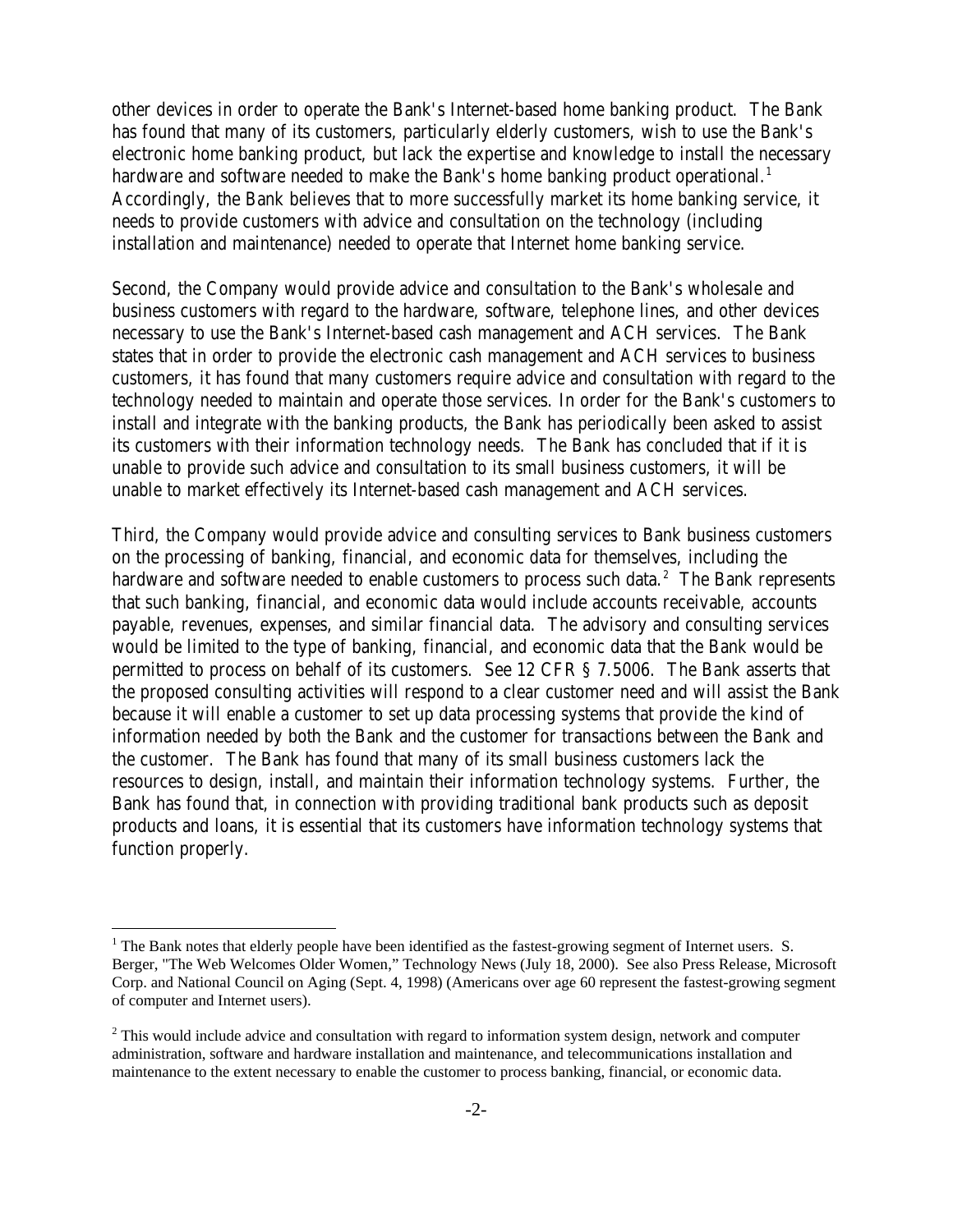The Bank acknowledges that providing the proposed technology advisory services may increase risks, particularly if the Company fails to render accurate advice. However, the Bank believes it can adequately limit and control these risks. To that end, the Bank commits that it and the Company will: 1) document the advice given to clients, 2) obtain appropriate insurance coverage, 3) ensure that staff providing advice is competent, trustworthy, and has appropriate professional credentials, 4) limit the areas in which advice given to those in which the Company's personnel have sufficient training and experience, 5) avoid any management role regarding or operating control over customers by limiting the role of Company personnel to advice and consultation and by leaving decisions to the customer's management, and 6) enter into appropriate engagement letters to define the scope of proposed services and limit the Company's liability for such services.<sup>3</sup>

The Bank commits that it will not directly offer any data processing to its customers and thereby will avoid the possible conflicts of interest that could arise between the Bank's advisory activities and its role as a direct provider of data processing services. Moreover, the advice and consultation provided by the Company will relate to products offered by third-party providers. The Bank has represented that neither the Bank nor the Company currently have or plan to enter into any relationships with third-party software or hardware providers under which the Bank will 1) endorse or recommend third party products or 2) receive special incentives in compensation for sales of such products. The Company's recommendations with regard to hardware will be made based upon a customer's existing hardware or the customer's preference. If the customer has no existing hardware or preferences, the Company likely will recommend hardware with which it is most familiar, although neither the Bank nor the Company has any arrangements or agreements to recommend specific hardware.

## **Discussion**

 $\overline{a}$ 

The OCC recently adopted a final regulation on electronic activities of national banks. Among other things, this regulation codified the existing OCC position on a national bank's authority to engage in data processing activities. The new regulation provides in relevant part:

It is part of the business of banking under 12 U.S.C. § 24(Seventh) for a national bank to provide data processing, and data transmission services, facilities (including equipment, technology, and personnel), data bases, advice and access to such services, facilities, data bases **and advice**, for itself and for others, where the data is banking, financial, or economic data, and other types of data if the derivative or resultant product is banking, financial, or economic data. For this purpose, economic data includes anything of value in banking and financial decisions.

12 CFR § 7.5006(a) (emphasis added). This rule codifies OCC interpretations confirming that a national bank may collect, process, transcribe, analyze, and store banking, financial, and

 $3$  On larger projects, the Company plans to enter into engagement letters that contain provisions limiting the liability of the Company to the amount paid for services.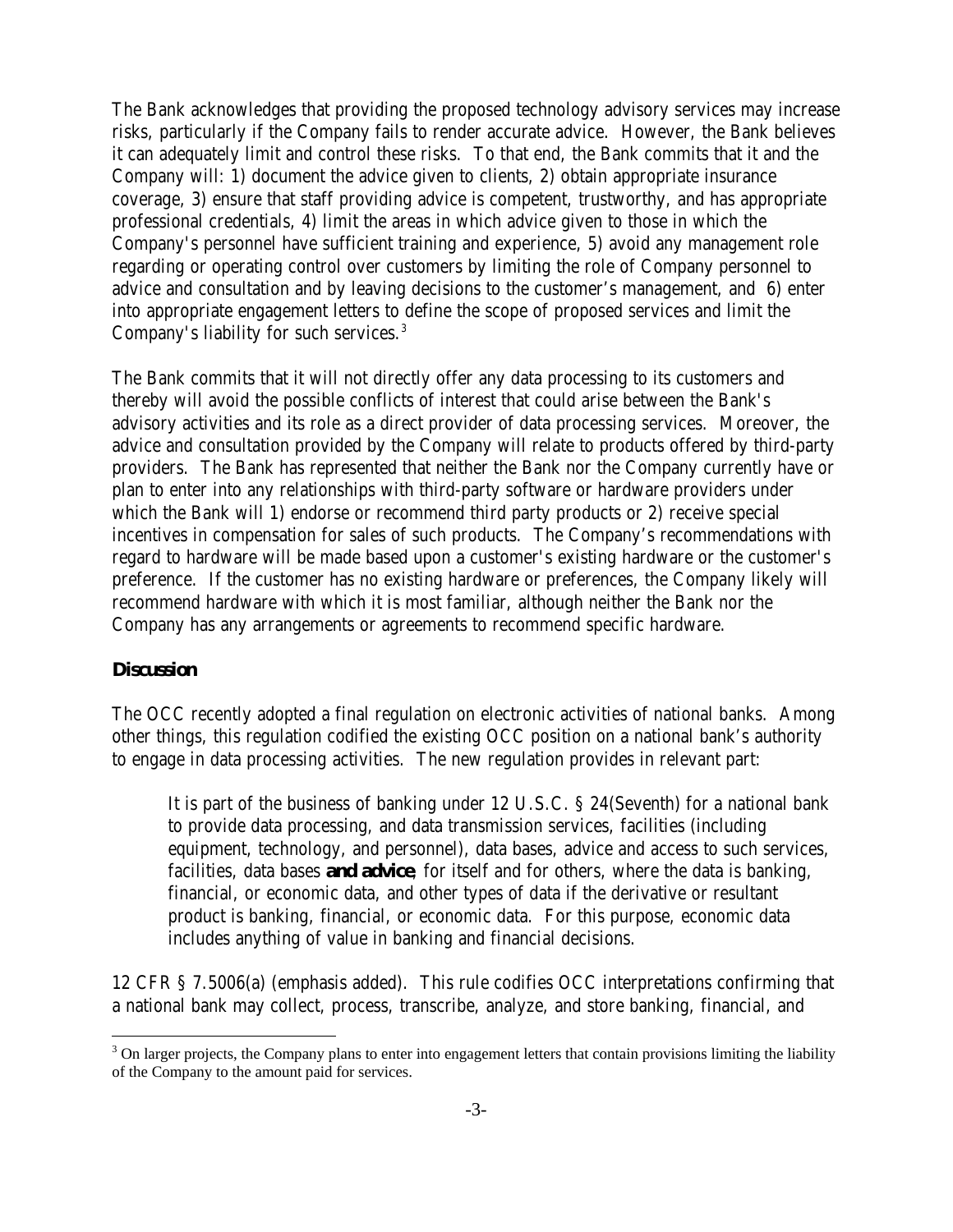economic data for itself and its customers as part of the business of banking.<sup>4</sup> The new rule clarifies that permissible "processing" of eligible data includes provision of data processing services, data transmission services, facilities (including equipment, technology, and personnel), data bases and advice. It also includes providing access to such services, facilities, data bases, and advice. Finally, the rule specifies that for purposes of this section, "economic data" includes anything of value in banking and financial decisions.<sup>5</sup> We find that the Company's proposed advisory and consulting activities are permissible under this regulation and the underlying OCC and judicial precedent supporting the rule.

The new rule and OCC precedent authorize national banks to provide advice with respect to data processing and data transmission services, facilities (including equipment, technology, and personnel) and data bases provided that the underlying data is banking, financial, or economic data. The OCC has held that where a bank would be permitted as part of the business of banking to provide a service and related expertise to an entity, the bank should also be permitted, as part of the business of banking, to employ that expertise to provide advice to that entity as to how the entity can perform the service for itself. See OCC Interpretive Letter No. 928 (December 24, 2001) and the authorities cited therein.

Here, all three of the proposed advisory services entail providing advice on the processing of banking, financial, or economic data. The Company proposes to advise retail and wholesale Bank customers, who use the Bank's electronic transactional services, on the hardware, software, and other technologies necessary to use those services. Such advice is clearly focused on the processing of banking data.<sup>6</sup> The Company also proposes to provide advisory

 $\overline{a}$ 

<sup>&</sup>lt;sup>4</sup> See, e.g., OCC Conditional Approval No. 289 (Oct. 2, 1998); OCC Interpretive Letter No. 805, reprinted in [1997-1998 Transfer Binder] Fed. Banking L. Rep. (CCH) ¶ 81,252 (Oct. 9, 1997). A prior OCC interpretive ruling on electronic banking specifically stated that "as part of the business of banking and incidental thereto, a national bank may collect, transcribe, process, analyze and store for itself and others, banking, financial, or related economic data." 39 FR 14192, 14195 (Apr. 22, 1974). This language was deleted from former 12 CFR § 7.3500 because the OCC was concerned that the specific examples of permissible activities in the ruling, such as the marketing of excess time, by-products, and the processing of "banking, financial, or related economic data," had led to confusion and misinterpretation. See 47 FR at 46526, 46529 (Oct. 19, 1982). However, the preamble stated "the Office wishes to make clear that it does not intend to indicate any change in its position regarding the permissibility of data processing services." Id. Since 1982, the risk of confusion and misinterpretation of a regulation has significantly diminished due to, among other reasons, the substantial number of interpretive letters the OCC has issued on permissible data processing that can provide a context for understanding the rule.

<sup>&</sup>lt;sup>5</sup> See, e.g., Association of Data Processing Service Organizations, Inc. v. Board of Governors, 745 F.2d 677, 691 (D.C. Cir. 1984).

 $6$  The new regulation also codifies the long established rule that an electronic banking activity is authorized for a national bank as incidental to the business of banking if it is convenient or useful to an activity that is specifically authorized for national banks or to an activity that is otherwise part of the business of banking. In determining whether an activity is convenient or useful to such activities, the regulation provides that OCC will consider, among other things, "whether the activity facilitates the production or delivery of a bank's products or services, enhances the bank's ability to sell or market its products or services, or improves the effectiveness or efficiency of the bank's operations, in light of risks presented, innovations, strategies, techniques and new technologies for producing and delivering financial products and services...." 12 CFR § 7.5001(d)(1)(i). While this need not be decided today, the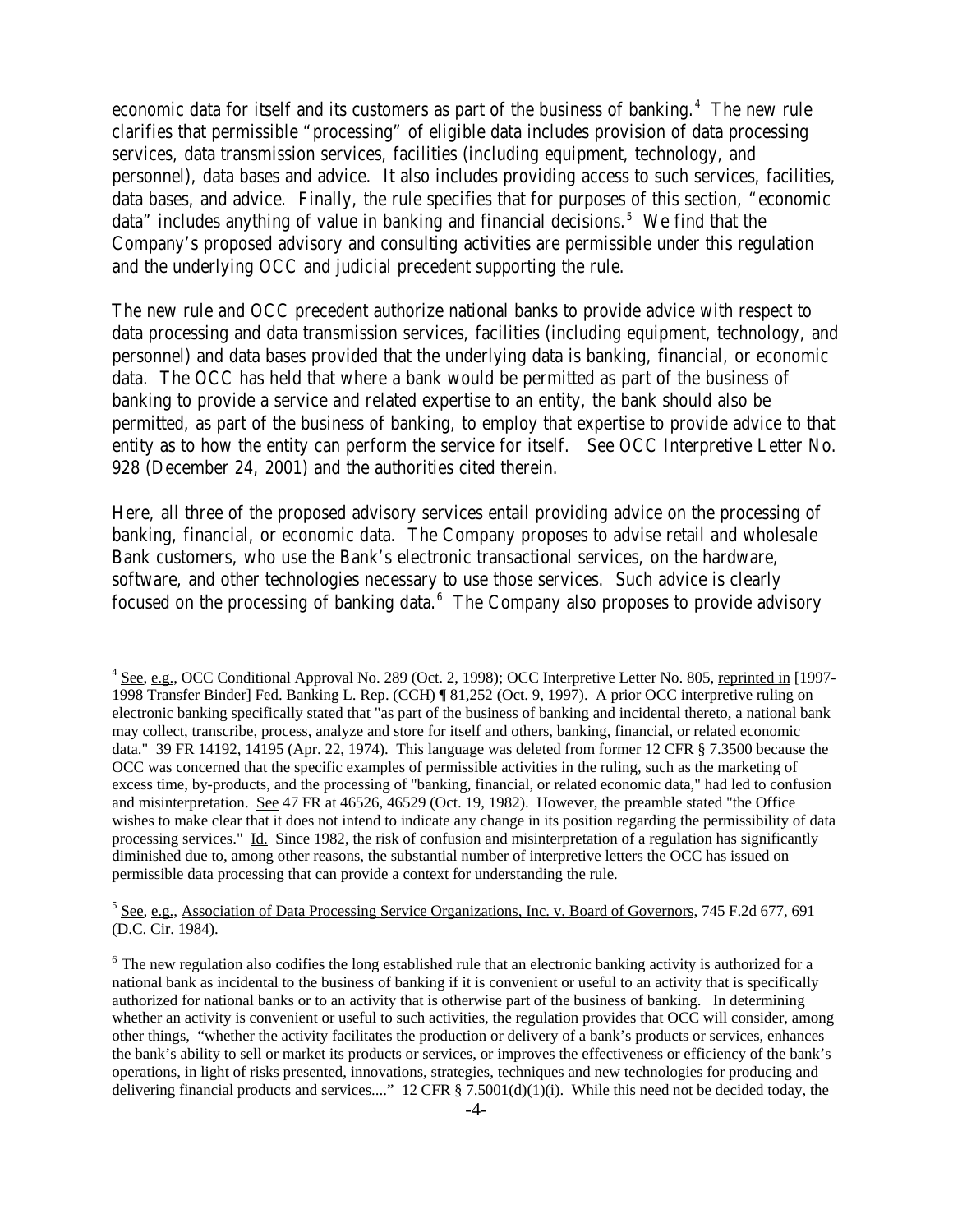and consulting services to business customers on the hardware, software, and other technology necessary to enable Bank customers to process banking, economic, and financial information for themselves. This would include processing of information on the customer's accounts receivable, accounts payable, revenues, expenses, and similar financial data. The Bank has committed that it will limit its advisory and consulting services to the type of banking, financial, and economic data that the Bank would be permitted to process on behalf of its customers.

The new regulation provides that the "OCC may determine that activities are permissible under 12 U.S.C. § 24(Seventh) or other statutory authority only if they are subject to standards or conditions designed to provide that the activities function as intended and are conducted safely and soundly, in accordance with other applicable statutes, regulations, or supervisory policies." 12 CFR § 7.5001(b). The Company's proposed activities do raise additional risks, but we conclude that that the Bank can ensure the activities are conducted in a safe and sound manner.

The OCC has recognized that banks offering technical advice may need to take special precautions. We have said:

The advising bank would potentially be liable if it failed to render competent advice. Accordingly, we would expect advising banks to take suitable steps to control that risk, such as keeping adequate records of the advice rendered, obtaining appropriate insurance coverage, and ensuring that the staff rendering the advice is competent, trustworthy, and has appropriate professional credentials. Moreover, we would expect that generally a bank would only render advice on banking services that it has actual direct experience in performing adequately. This would not generally include, for example, a bank that has relied upon outsourcing for an activity. Additionally, when acting in an advisory or consulting capacity, a bank should not actually engage in a management role or exercise any form of operating control over the advisee. Finally, banks providing advisory services should be careful to define clearly in their engagement letters or agreements the scope of advice rendered and the bank's liability for that advice.

OCC Interpretive Letter No. 928, supra, N. 17. The Bank has committed that it will adopt these precautions.

Another risk in rendering advice may arise from the failure to appropriately manage potential conflicts of interest between the advising bank and its client. Conflicts of interest arise when an advisor's ability to act exclusively in the best interests of a client is impaired by the interests of the advisor or a related party. Thus, the code of ethics for many institutes and associations

 $\overline{a}$ 

Company's technical advice with respect to the use of the Bank's electronic home banking, CMA, and ACH services would appear to be incidental to the offering of those banking services.